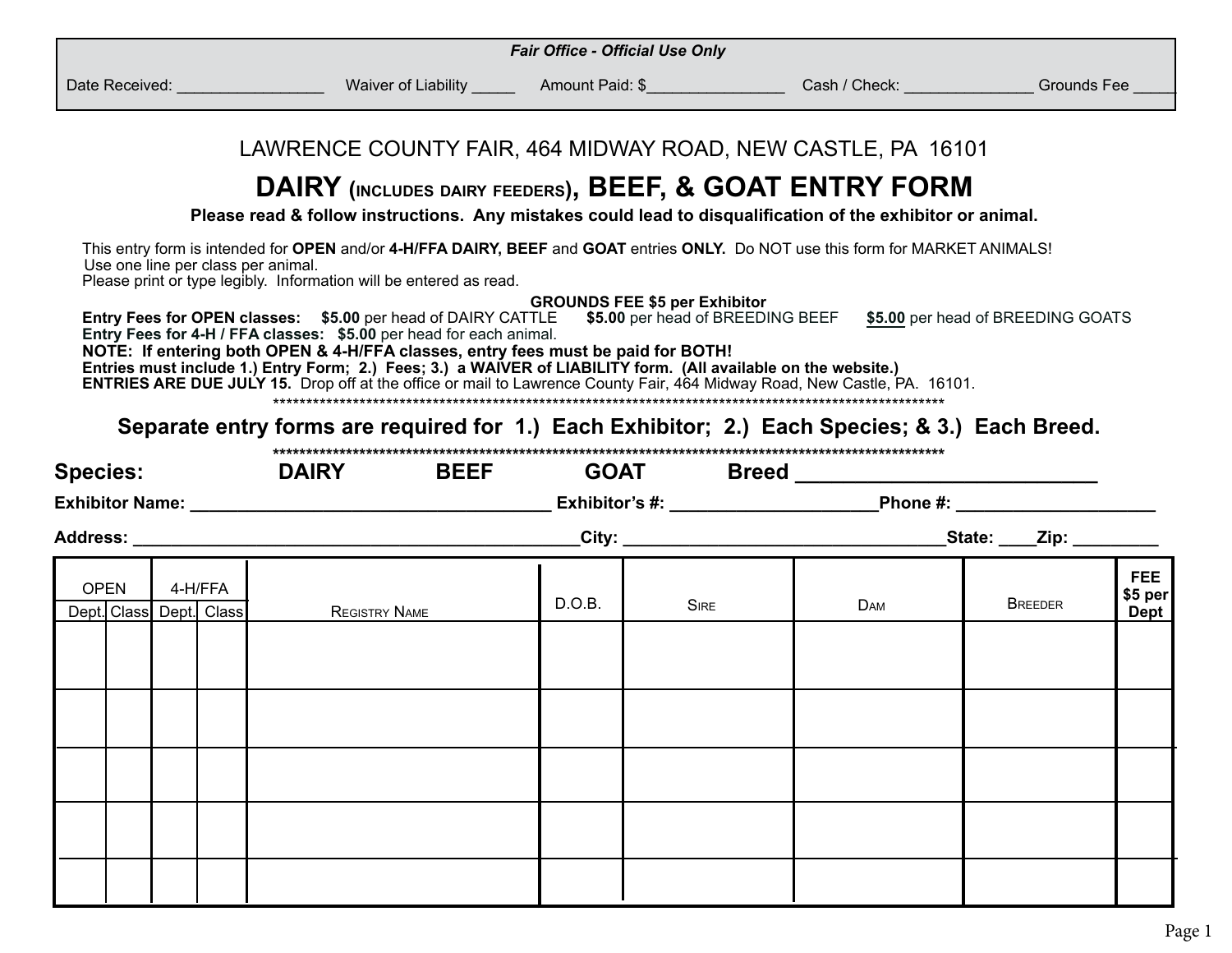| <b>GROUP CLASSES-\$5 per class</b>                                      | Please place an X or $\sqrt{ }$ in the classes you plan to enter. |                     |  |  |
|-------------------------------------------------------------------------|-------------------------------------------------------------------|---------------------|--|--|
| <b>DAIRY</b><br>Only one entry per Exhibitor in classes 11, 28, 29 & 32 | <b>BEEF</b>                                                       | <b>GOAT</b>         |  |  |
| 11. Best 3 Junior Females 30. Produce of Dam                            | 20. 2 Females (Bred & Owned by Exh.)                              | 16. Dam & Daughter  |  |  |
| 31. Dam & Daughter<br>28. Best 3 Females                                | 30. 2 Bulls (Bred & Owned by Exh.)                                |                     |  |  |
| 29. Dairy Herd<br>32. Breeder's Herd<br>of 5 Females                    | 31. Get-of-Sire                                                   | <b>JUNIOR GOATS</b> |  |  |
| <b>JUNIOR DAIRY</b>                                                     | 32. Jr. Get-of-Sire                                               | 16. Dam & Daughter  |  |  |
| 25. Dam & Daughter                                                      |                                                                   |                     |  |  |

**Veterinary Consultation Relationship section MUST be completed & filed for an entry to be valid.**

*I attest and affirm that a "veterinary consultation relationship" – as that phrase is defined in the Animal Exhibition Sanitation Law found at 3 Pa.C.S.A. § 2501 et seq. and any amendments thereto – exists with regard to any animals I will be exhibiting.*

| <b>Signature of Exhibitor</b>                                                                                                                                                                                                                                                                                                                            |                                                                                                          | Date                                                                                                                                                                                                                                                             |  |  |
|----------------------------------------------------------------------------------------------------------------------------------------------------------------------------------------------------------------------------------------------------------------------------------------------------------------------------------------------------------|----------------------------------------------------------------------------------------------------------|------------------------------------------------------------------------------------------------------------------------------------------------------------------------------------------------------------------------------------------------------------------|--|--|
| Signature of Parent/Guardian example of the state of the state of the state of the state of the state of the s                                                                                                                                                                                                                                           |                                                                                                          | (If Exhibitor is under 18 years of age)                                                                                                                                                                                                                          |  |  |
| <b>Please print name of Veterinarian</b>                                                                                                                                                                                                                                                                                                                 |                                                                                                          |                                                                                                                                                                                                                                                                  |  |  |
| <b>PHOTO RELEASE (Please check)</b>                                                                                                                                                                                                                                                                                                                      |                                                                                                          |                                                                                                                                                                                                                                                                  |  |  |
| other digital media.                                                                                                                                                                                                                                                                                                                                     |                                                                                                          | I will allow photographs to be taken of my son/daughter and/or me that have the potential to be used in Lawrence County Fair<br>exhibits or publications, published in local newspapers, or posted on the Lawrence County Fair web sites (including FaceBook) or |  |  |
| NOTES: (stalling requests, etc)                                                                                                                                                                                                                                                                                                                          |                                                                                                          |                                                                                                                                                                                                                                                                  |  |  |
| $\begin{picture}(180,10) \put(0,0){\line(1,0){10}} \put(0,0){\line(1,0){10}} \put(0,0){\line(1,0){10}} \put(0,0){\line(1,0){10}} \put(0,0){\line(1,0){10}} \put(0,0){\line(1,0){10}} \put(0,0){\line(1,0){10}} \put(0,0){\line(1,0){10}} \put(0,0){\line(1,0){10}} \put(0,0){\line(1,0){10}} \put(0,0){\line(1,0){10}} \put(0,0){\line(1,0){10}} \put(0$ | <b>PREMIUM CHECK NOTICE</b>                                                                              | ◇◇◇◇◇◇◇◇◇◇◇◇◇◇◇◇◇◇◇◇◇                                                                                                                                                                                                                                            |  |  |
| If your premium check is to be issued in an individual's name rather than<br>a farm name, please indicate here the name you would like used:                                                                                                                                                                                                             | All Premium Checks not cashed within 60 days<br>will become the property<br>of the Lawrence County Fair. |                                                                                                                                                                                                                                                                  |  |  |

**\_\_\_\_\_\_\_\_\_\_\_\_\_\_\_\_\_\_\_\_\_\_\_\_\_\_\_\_\_\_\_\_\_\_\_\_\_\_\_\_\_\_\_\_\_\_\_**